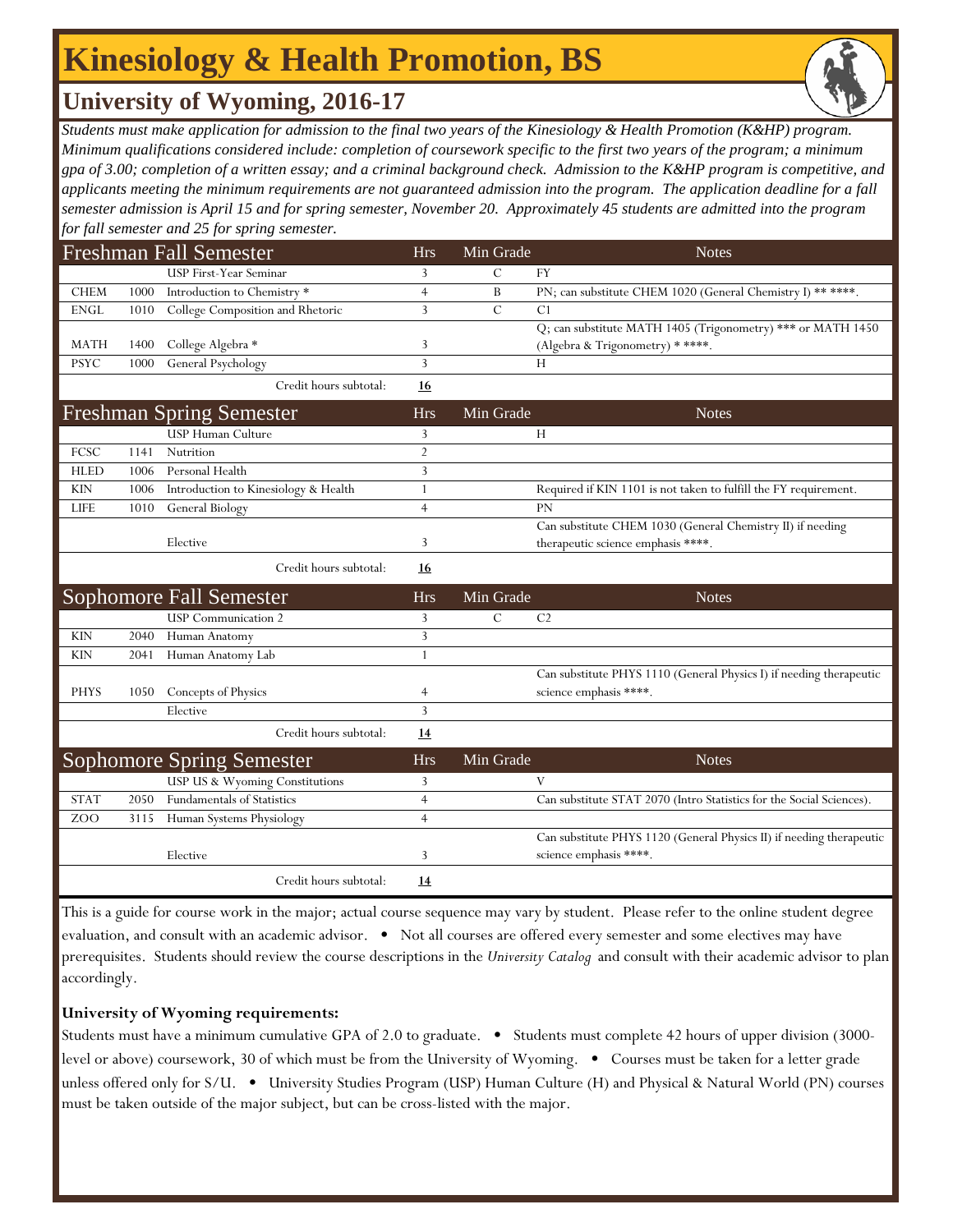# **Kinesiology & Health Promotion, BS**

### **University of Wyoming, 2016-17**

|                               |      | <b>Junior Fall Semester</b>          | <b>Hrs</b>     | Min Grade | <b>Notes</b>                                                                    |
|-------------------------------|------|--------------------------------------|----------------|-----------|---------------------------------------------------------------------------------|
| <b>KIN</b>                    | 3021 | Physiology of Exercise               | $\overline{4}$ |           |                                                                                 |
|                               |      | KIN/HLED Req & Elective Courses ^    | 11             |           |                                                                                 |
|                               |      | Credit hours subtotal:               | <u>15</u>      |           |                                                                                 |
| <b>Junior Spring Semester</b> |      |                                      | <b>Hrs</b>     | Min Grade | <b>Notes</b>                                                                    |
| <b>KIN</b>                    | 3010 | Fundamentals/Health & Fitness Assess | 3              |           |                                                                                 |
|                               |      | KIN/HLED Req & Elective Courses ^    | 12             |           |                                                                                 |
|                               |      | Credit hours subtotal:               | <b>15</b>      |           |                                                                                 |
|                               |      | <b>Senior Fall Semester</b>          | <b>Hrs</b>     | Min Grade | <b>Notes</b>                                                                    |
|                               |      | <b>USP</b> Communication 3           | 3              | C         | C <sub>3</sub>                                                                  |
|                               |      |                                      |                |           | Can add or substitute HLED 4016 (Research Experience in Kin &                   |
| <b>KIN</b>                    | 4015 | Internship *****                     | 3              |           | Health) *****.                                                                  |
|                               |      | KIN/HLED Req & Elective Courses ^    | 9              |           |                                                                                 |
|                               |      | Credit hours subtotal:               | 15             |           |                                                                                 |
|                               |      | Senior Semester Two                  | <b>Hrs</b>     | Min Grade | <b>Notes</b>                                                                    |
| <b>KIN</b>                    | 4015 | Internship *****                     | 3              |           | Can add or substitute HLED 4016 (Research Experience in Kin &<br>Health) *****. |
|                               |      | KIN/HLED Req & Elective Courses ^    | 12             |           |                                                                                 |
|                               |      |                                      |                |           |                                                                                 |
|                               |      | Credit hours subtotal:               | <u>15</u>      |           |                                                                                 |
|                               |      | <b>TOTAL CREDIT HOURS:</b>           | 120            |           |                                                                                 |

#### **College of Health Sciences Notes:**

Performance expectations for majors in the College of Health Sciences exceed institutional requirements. Please discuss with an academic advisor to understand the difference. • Admission to the clinical portion of Health Sciences majors is competitive and is not guaranteed even with minimum qualifications. Be prepared to meet and exceed expectations. • Background checks are required at some point within all Health Science majors and careers. Students should understand the long-term ramifications of all decisions and actions early on so as not to jeopardize future academic and career goals.

#### **Kinesiology & Health Promotion Program Notes:**

\* Requires MATH ACT ≥ 23, MATH SAT ≥ 600, Math Placement Exam ≥ 3, or > C in MATH 0925. (University standard)

\*\* Requires MATH ACT ≥ 23, MATH SAT ≥ 600, Math Placement Exam ≥ 3, and concurrent enrollment in MATH 1400, 1405, or 1450. (University standard)

\*\*\* Requires MATH ACT ≥ 25, MATH SAT ≥ 600, Math Placement Exam ≥ 4, or  $\geq C$  in MATH 1400. (University standard)

\*\*\*\* These courses are recommended/required for students needing the "therapeutic sciences*"* emphasis (e.g., those pursuing professional degrees in medicine, PT, OT, optometry, chiropractic care, etc.). • Elective coursework up to 16 credit hours may/should include additional science/math coursework offered outside the Division of Kinesiology and Health according to student needs and course availability. Students will need to meet with their advisor and/or the College of Health Sciences pre-professional advisors to determine which elective science/math coursework may be required/recommended.